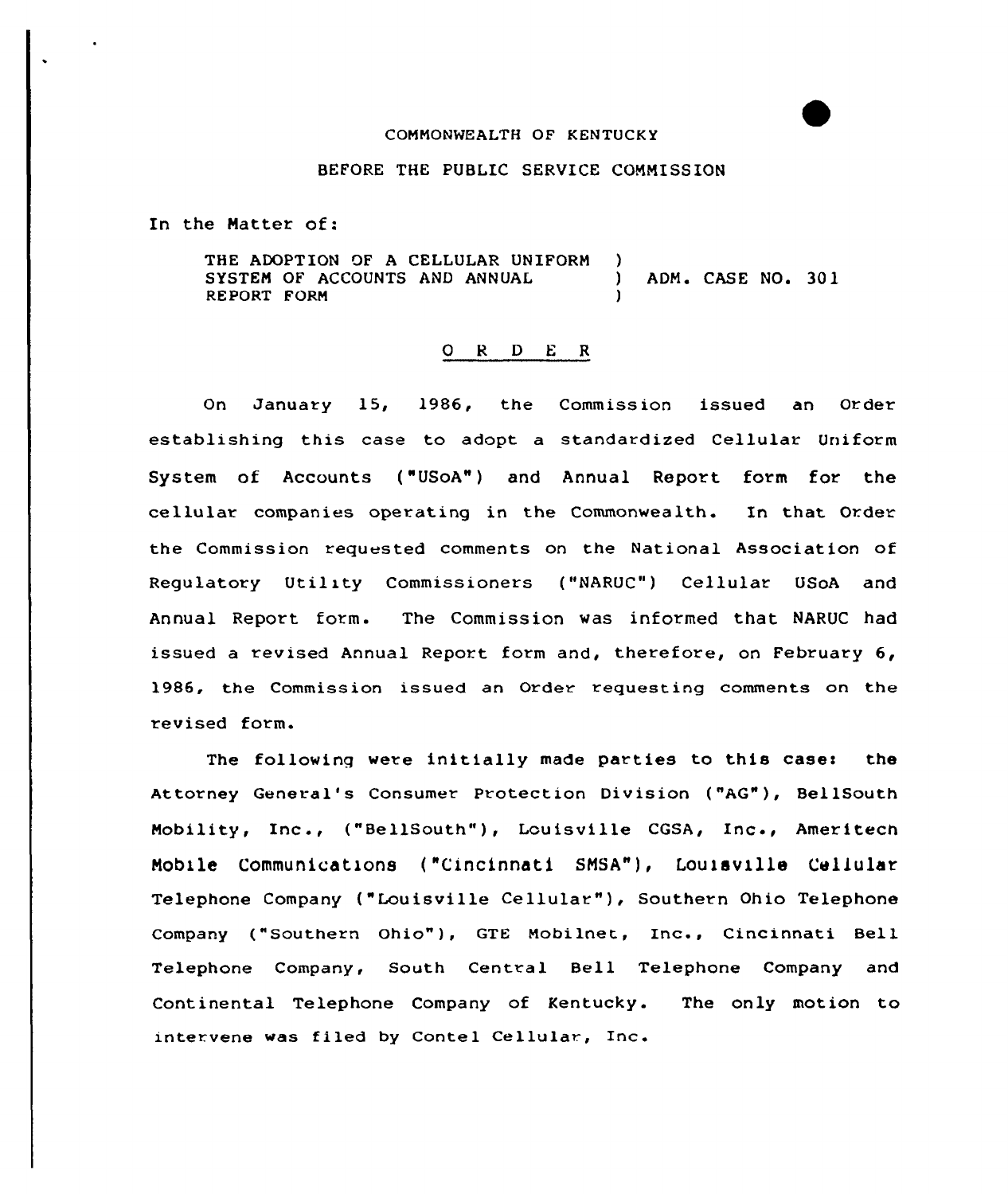Comments were filed by Cincinnati SMSA, Southern Ohio, GTE Nobilnet and jointly by BellSouth and Louisville CGSA. <sup>A</sup> public hearing was conducted at the Commission's of fices in Frankfort, Kentucky, on April 22, 1986.

The only participants in attendance at the hearing were the AG, BellSouth and Cincinnati SNSA. Witnesses appearing at the hearing were as follows:

Cincinnati SNSA:

Tim Reedy, Nanger of Corporate Accounting in the Finance Organization.

John Cusack, Director of External Affairs.

BellSouth:

James Woody, Comptroller.

## GENERAL DISCUSSION

The cellular companies that filed written comments argued that they had implemented accounting systems based upon Generally Accepted Accounting Principals ("GAAP") and switching to the NARUC's USoA would be too costly and burdensome. They further argued that the GAAP systems allowed for better financial management and control of their respective companies. When asked how he perceived the differences between the GAAP system used by Cincinnati SMSA and NARUC's USoA, Tim Reedy testified that the two systems are basically the same with the minor dif ferences being in how some expense items are recorded. $^{\mathbf{l}}$  . One example given was

 $\mathbf{I}$ Transcript of Evidence ("T.E."), April 22, l986, page 8.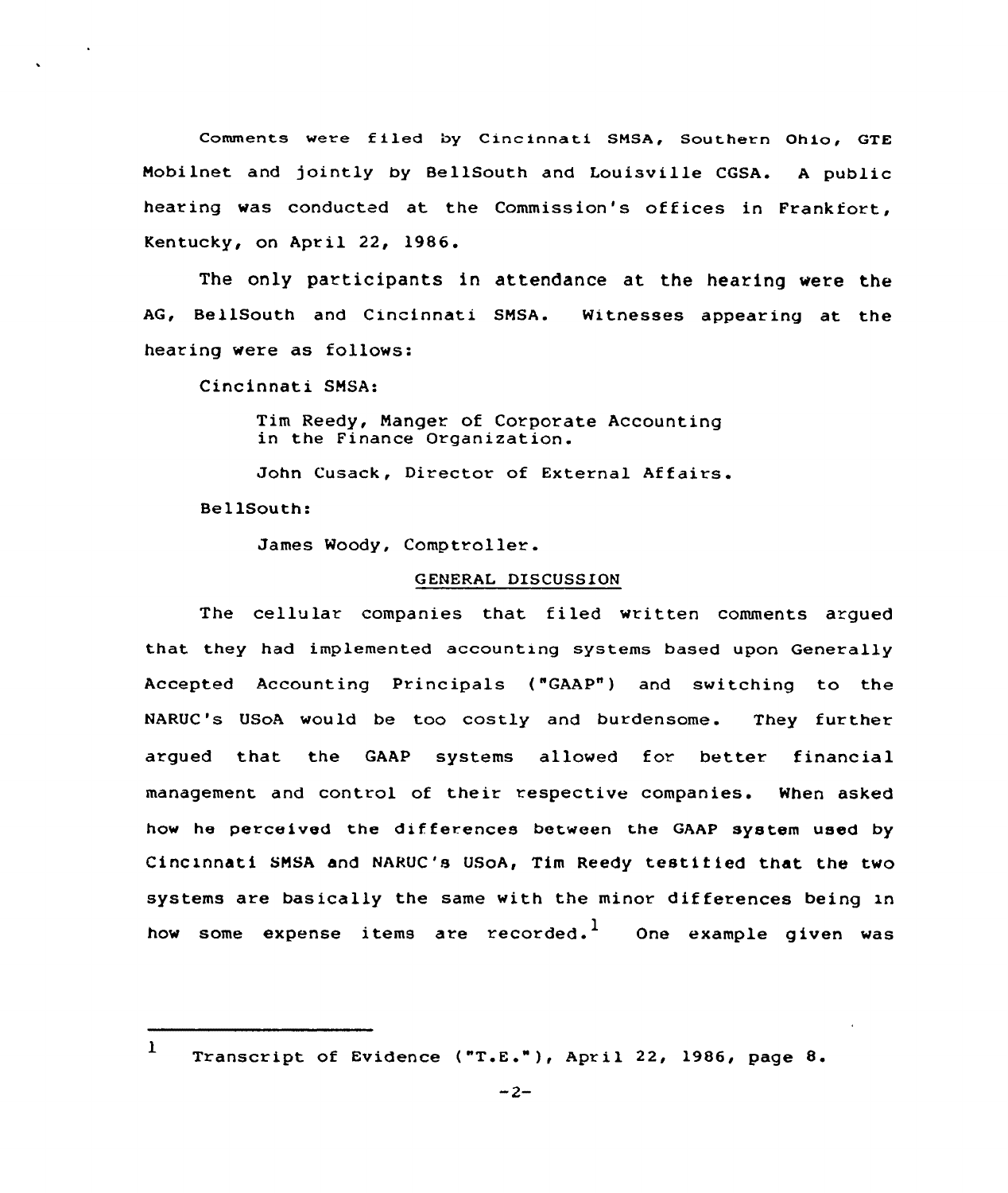under NARUC's USoA advertising employees salaries would be included in the advertising expense while under the GAAP system it would be included in general salaries.<sup>2</sup> James Woody, when asked the same question, testified that there are basically three differences between NARUC's USoA and BellSouth's GAAP system and they are as follows:

l. Under GAAP, antennas are grouped in with buildings while under NARUC's USoA they are broken out separately.

2. Nore detail in some expense accounts under GAAP.

3. Different account descriptions.<sup>3</sup>

The Commission concurs with the cellular companies that the GAAP system may allow for better financial management; however, for the Commission's purposes a system is needed with the appropriate cost data to allow for better regulatory review and assessment of the cellular companies' overall operations. NARUC's USoA was designed for regulatory cost review and unlike GAAP, it was designed especially for the cellular industry for regulatory purposes. Further, NARUC's USoA allows for comparability of operation between cellular companies which would not be possible if each cellular company adopts its own system.

- $\overline{2}$ Ibid.
- $3$  T.E., pages  $46-47$ .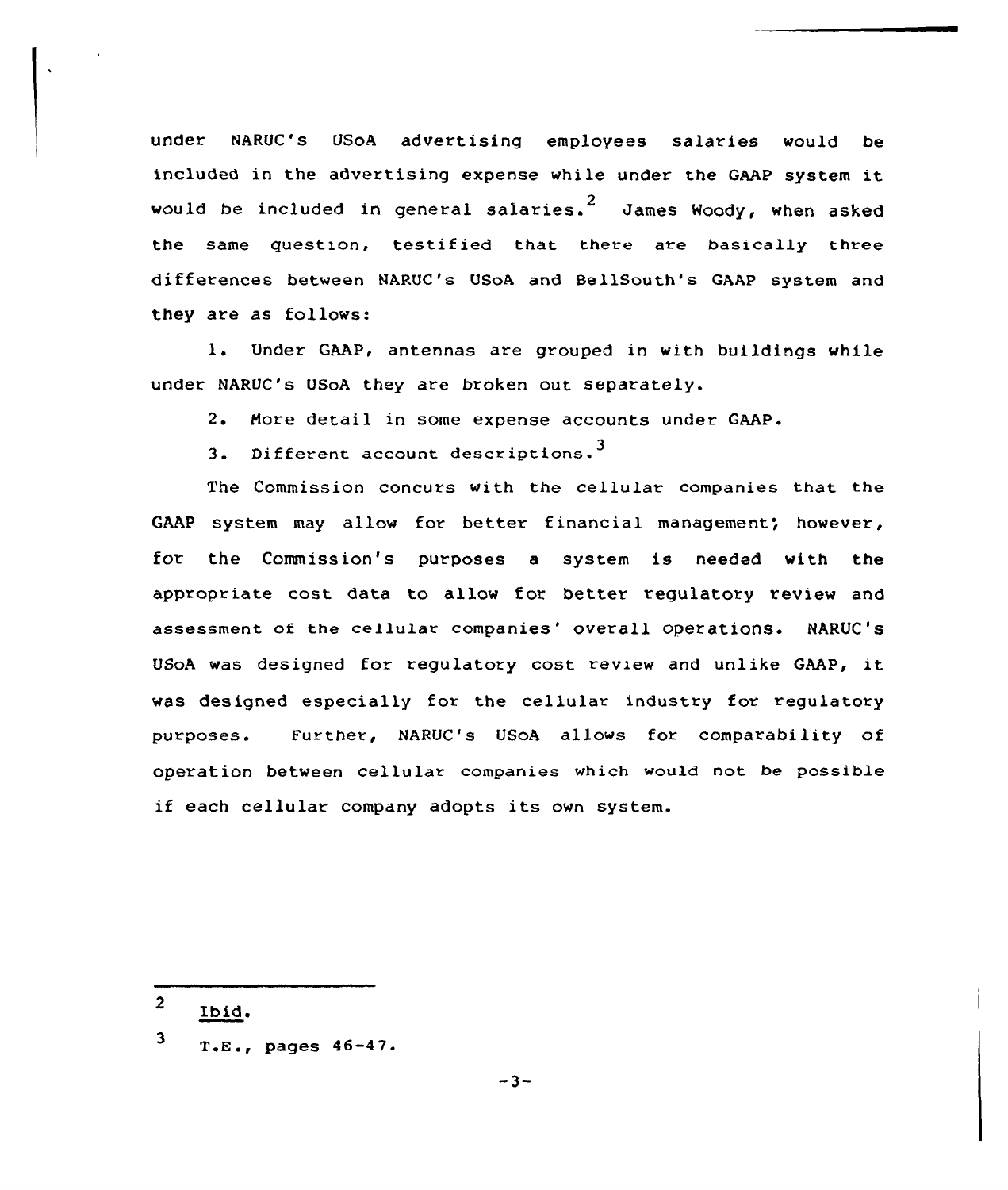The Commission refers the existing cellular companies to the following General Instructions:

The number prefixed to account titles are solely for convenience of reference, but are not part of the titles. Each licensee may in addition adopt such plan of account numbers as it deems appropriate; provided, however, that it shall keep readily available a list of the account numbers and subdivisions of accounts which it uses and a reconciliation of such numbers and<br>subdivisions with the account numbers and titles subdivisions with the account numbers<br>provided herein. Further, the records mus Further, the records must be so kept as to permit classification or summarization for each accounting period accordinq to the prescribed accounts.

Tim Reedy after being informed of instruction 1.H. testified as follows: "That is what we had hoped for because we can very easily do a translation because our accounts are basically the same".<sup>5</sup> He later stated that converting SMSA's present system to NARUC's system would have a minimal  $cost.^6$  James Woody testified that it would cost BellSouth approximately 810,000 to reconcile the two systems but that it would be less damaging than <sup>a</sup> complete switch.<sup>7</sup>

The Commission is of the opinion that the cellular companies presently in operation can maintain their present set of accounts as long as they can provide the Commission a reconciliation and file Annual Reports in conformance with the NARUC USoA. The

 $7$  T.E., page 46.

 $-4-$ 

<sup>4</sup> NARUC Cellular USoA, General Instruction 1.H., page 23.

<sup>5</sup> T.E., page 10.

 $6$  T.E., page 43.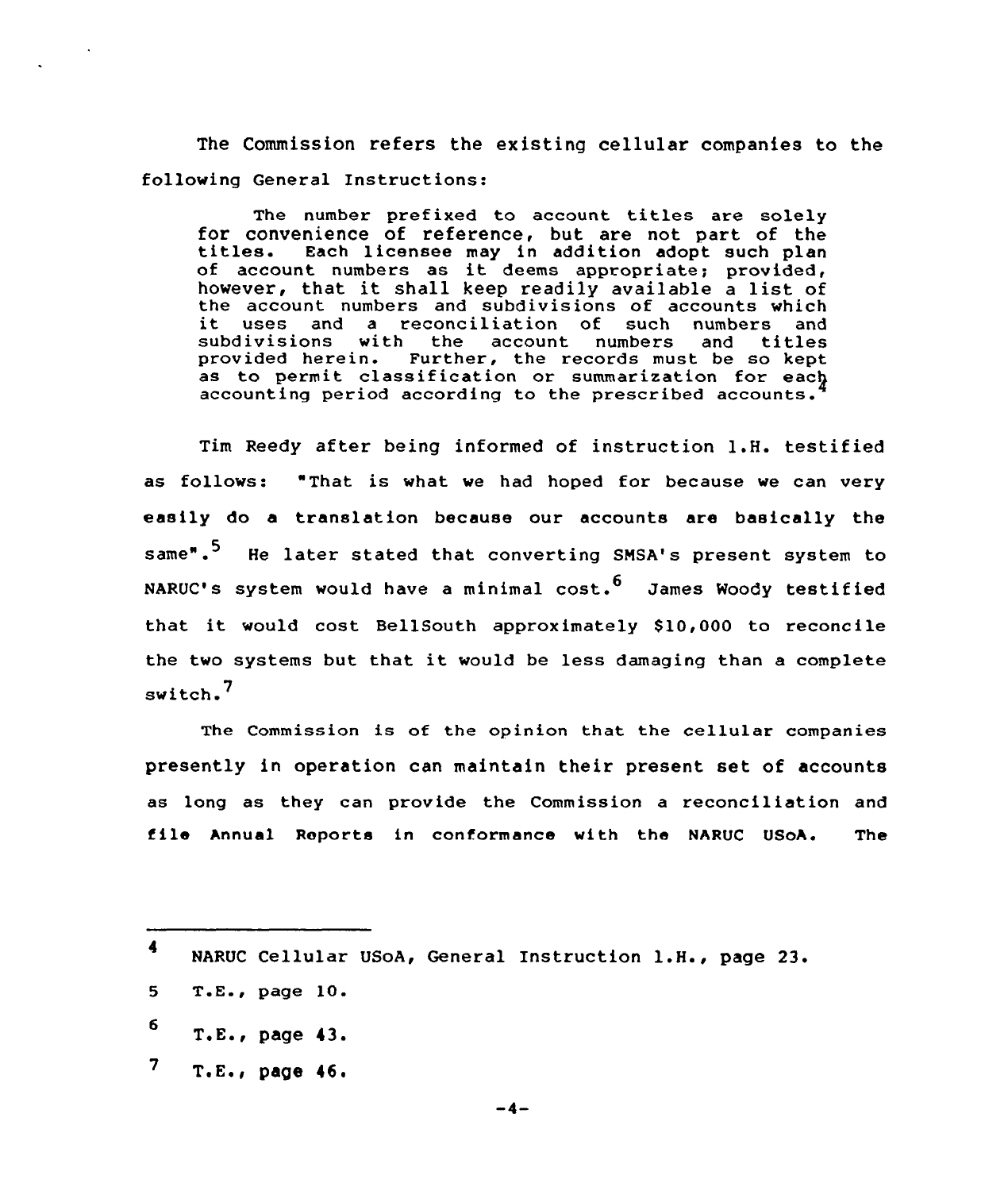Commission suggests cellular companies not presently in operation should adopt NARUC's USoA in order to avoid the problems of reconciling the accounts for reporting to the Commission.

Another argument was that other state commissions had not imposed a USoA or annual reporting requirement upon the cellular companies. The Commission believes that this is explained by the fact that the cellular industry is in its infancy and, therefore, many of the other commissions are either in the midst of a rulemaking process or are planning to implement one in the future as evidenced by the NARUC adoption of a USoA.

The Commission is of the opinion that <sup>a</sup> review of other commissions' actions is important; however, it is not the only basis for this Commission's actions. The Commission is further of the opinion that it is appropriate to require <sup>a</sup> unified Cellular USoA and annual reporting and that the Commission is not bound by actions of other state commissions.

The two Northern Kentucky cellular companies argued that since such a small portion of their customer base is actually within the Commission's jurisdiction that it would be burdensome to require them to adopt NARUC's USoA. Presently, the relative portion of customers in Kentucky is smaller than Ohio. However, the number of Kentucky customers should increase as the service grows. Ohio at this time has not exercised jurisdictional control over the cellular companies; however, Kentucky has exercised jurisdiction and it is the Commission's obligation under KRS 278.040 to requiate cellular companies operating in the Commonwealth. Since monitoring and oversight of. the cellular companies'

 $-5-$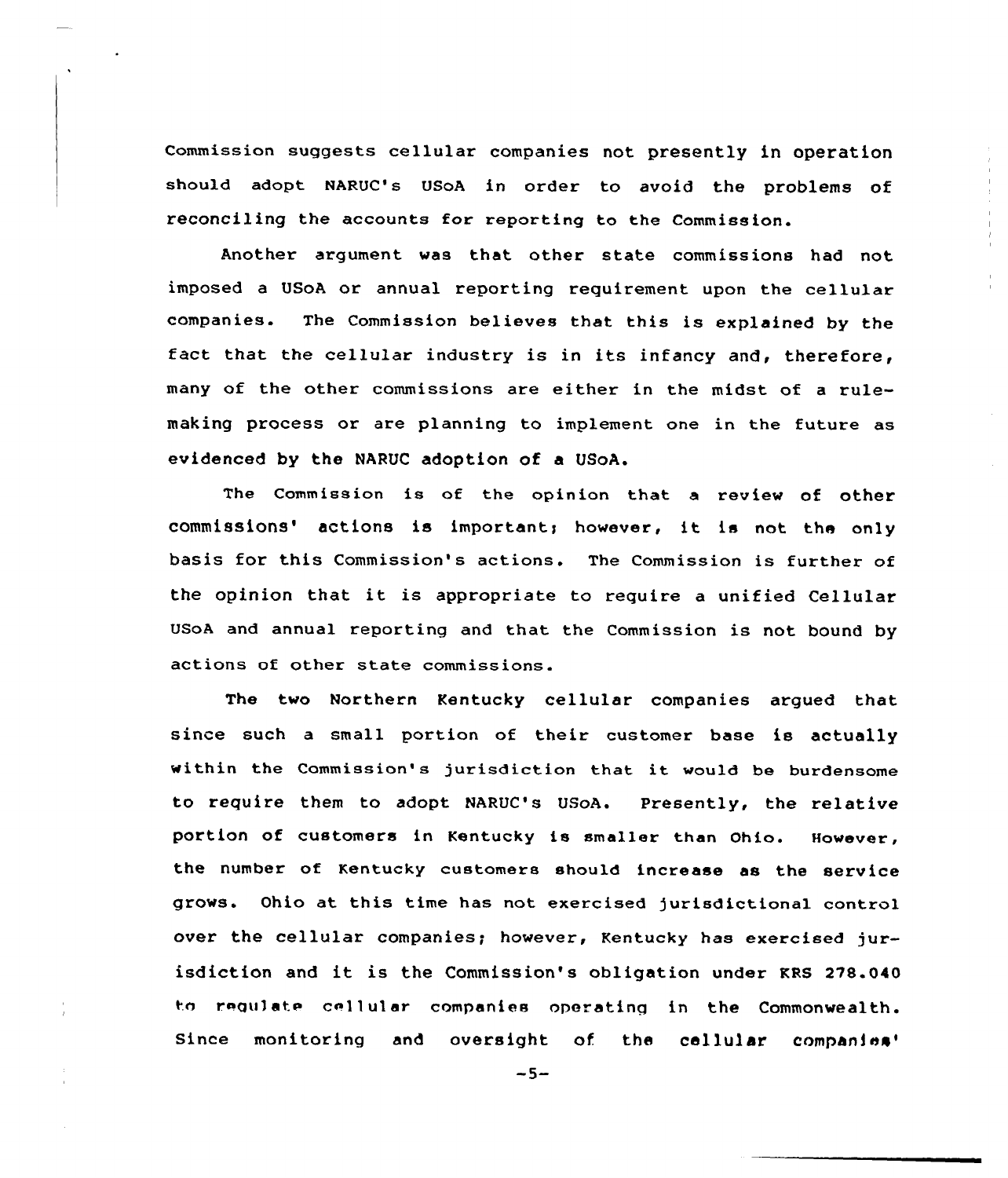operations is an important function of the Commission's regulatory responsibilities, the Commission is of the opinion that it is important to require that the NARUC 08oA be adopted by all cellular companies in the state. While strict GAAP may be adequate for the assessment of a cellular company's earnings, the NARUC USoA provides the Commission with more explicit cost information to assess and monitor the full scope of the cellular company's operations.

GTE Nobilnet, Inc., proposed the addition of several partnership definitions to NARUC's USoA, clarification of specific accounting issues and revisions to NARUC's Annual Report form consisting of 1) changing Account No. 617's title and 2) changing the recording of employee related expenses. The Commission notes that the proposed partnership definitions are the generally accepted definitions and that it would serve no useful purpose to include them in NARUC's USoA. The Commission believes that employee related expenses under NARUC's USoA enables the Commission to better perform regulatory cost analyses and the proposed title change serves no substantial purpose. Therefore, the Commission is of the opinion that QTE Mobilnet did not provide sufficient evidence to persuade the Commission to deviate from NARUC's USoA and Annual Report form, to issue its own revised version. Upon adoption of NARUC'S USoA and Annual Report form, GTE Nobilnet or any of the other cellular companies can request either Commission assistance on specific issues and/or deviation.

 $-6-$